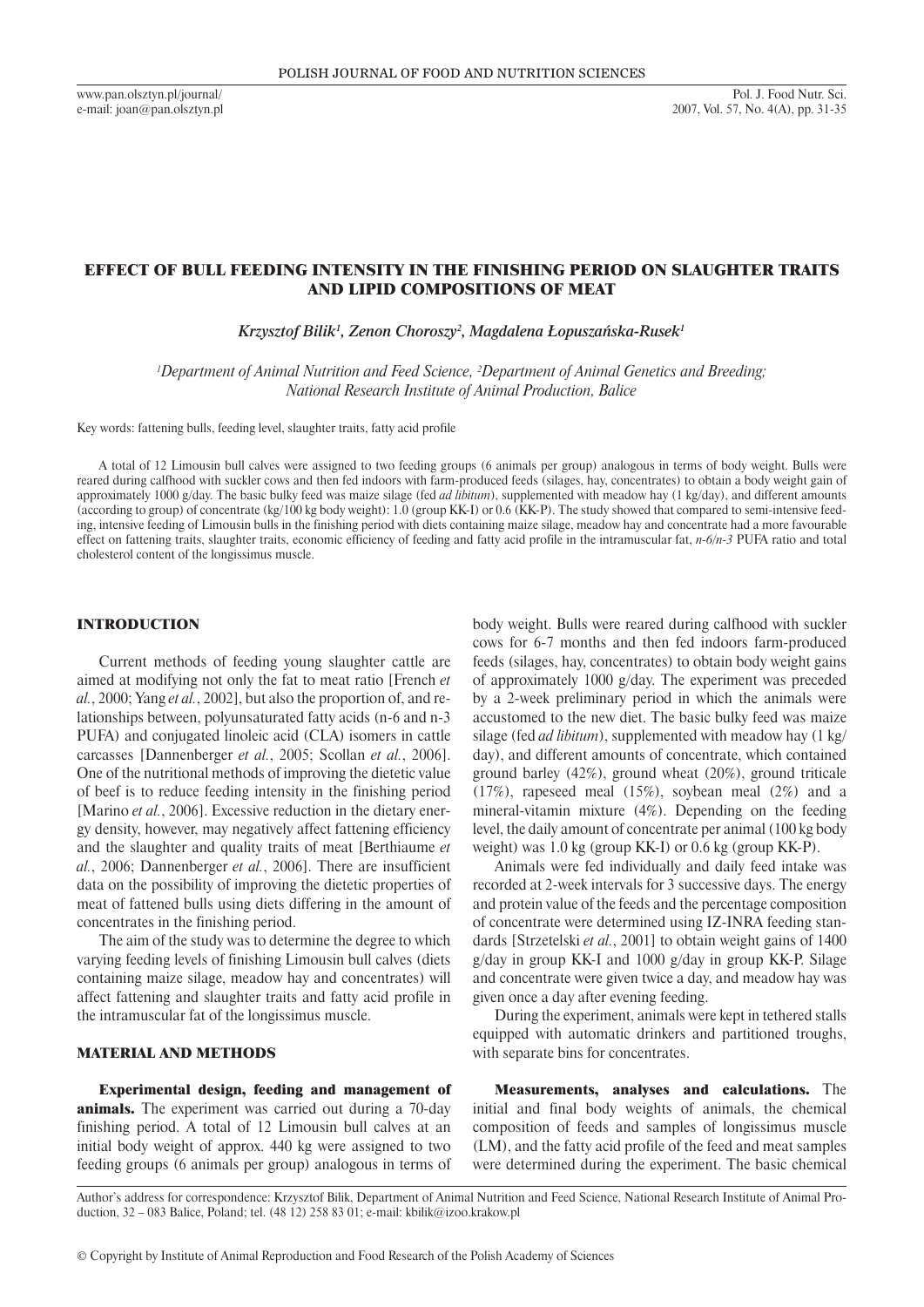composition of feeds was determined using standard procedures [AOAC, 1990]. NDF and ADF fibre fractions in the silage and hay were determined according to Goering & Van Soest [1970]. CLA in silage and the profile of higher fatty acids in feed samples were analysed by way of gas chromatography (Varian 3400, CP-WAX 58 column, 25 m, 0.53 mm, 1.0 micron, FID detection) using an 8200 CX autosampler. Lactic acid was determined using a Shimadzu chromatograph (Nucleosil 250/4 C 18 column, UV-Vis SPP-6 AV detector and SIL-10 AX autosampler), and silage pH using an Elwro N 5170 potentiometer. At the end of fattening, animals were transported to a slaughterhouse in which they were slaughtered following 24 h feed withdrawal. Postslaughter evaluation of carcasses and dissection of 5 valuable cuts into meat, fat and bones were performed using a method developed at the National Research Institute of Animal Production [Choroszy *et al.*, 2004]. The samples of meat from the longissimus muscle were analysed for proximate chemical composition using the standard procedure [AOAC, 1990], total cholesterol content with the colorimetric method (using colour reaction with  $FeCl<sub>2</sub>$  solution) and fatty acid profile with gas chromatography, using the same chromatograph and procedures as for the determination of the fatty acid profile of feed samples. All the chemical analyses and determinations were carried out in accordance with current procedures at the Main Laboratory of the National Research Institute of Animal Production. The average cost of feeds per kg of body weight gain was calculated based on average daily feed intake in the two treatment groups, using cost of feeds from The Experimental Station Grodziec Śląski LTD for 2006.

Statistical calculations of the results obtained were performed by way of the ANOVA procedure of one-way analysis of variance, using SAS statistical package (1999/2001), and significance of differences between the groups was determined using the F test.

#### RESULTS AND DISCUSSION

The nutrient content and nutritive value of maize silage and meadow hay (Table 1) corresponded with the values of medium quality feeds, produced under the climatic conditions of southern Poland. The daily intake of dry matter, energy (UFV) and protein (PDI) by the bulls (Table 1) was similar to the requirement given by IZ-INRA feeding standards [Strzetelski *et al.,* 2001] for early-maturing beef bulls and weight gains of 1400 g/day (group KK-I) or 1000 g/day (KK-E).

No statistically significant differences were found between the groups in the initial body weight or meat, fat and bone percentage in five half-carcass cuts (Table 2). In animals from group KK-I, however, there was a tendency towards slightly higher meat and fat content and lower bone content of the half-carcasses compared to animals from group KK-P. For the other fattening and slaughter traits (daily weight gains, final body weight, hot carcass weight and dressing percentage), intensively fed animals (group KK-I) obtained significantly higher ( $p \le 0.05$  or  $p \le 0.01$ ) values than those fed at a lower level (KK-P). In bulls from group KK-I there was a significantly higher ( $p \le 0.05$  or  $p \le 0.01$ ) percentage of dry matter, crude protein and crude fat in the longissimus muscle (LM) and a lower percentage of total cholesterol in intramuscular

| Components    | Maize silage          | Meadow hay               | Concentrate              | Feeds                                        | Dietary group* |       |
|---------------|-----------------------|--------------------------|--------------------------|----------------------------------------------|----------------|-------|
|               |                       |                          |                          |                                              | KK-I           | KK-P  |
| Dry matter    | 29.20                 | 85.24                    | 87.70                    | Maize silage (kg)                            | 14.7           | 17.3  |
| Crude ash     | 1.31                  | 7.87                     | 6.93                     | Meadow hay (kg)                              | 1.0            | 1.0   |
| Crude protein | 2.51                  | 7.76                     | 15.30                    | 4.97<br>Concentrate (kg)                     |                | 2.85  |
| Crude fat     | 1.16                  | 1.52                     | 2.41                     |                                              |                |       |
| Crude fiber   | 5.79                  | 29.13                    | 5.58                     | Nutrient intake (kg/day):                    |                |       |
| Non-protein N | 18.33                 | 38.96                    | 57.46                    | Dry matter (kg)                              | 9.47           | 8.90  |
| ADF           | 8.73                  | 29.34                    | $\overline{\phantom{a}}$ | <b>UFV</b>                                   | 8.66           | 7.30  |
| <b>NDF</b>    | 12.15                 | 47.50                    | $\overline{\phantom{a}}$ | Crude protein $(g)$                          | 1192.6         | 947   |
| Lactic acid   | 2.21                  | $\overline{\phantom{a}}$ | $\overline{\phantom{a}}$ | PDIN $(g)$                                   | 783.3          | 604.6 |
| Acetic acid   | 0.41                  | $\bar{ }$                | $\overline{\phantom{a}}$ | PDIE $(g)$                                   | 825.4          | 667.0 |
| Butyric acid  | 0.04                  | $\overline{\phantom{a}}$ | $\equiv$                 |                                              |                |       |
| pН            | 3.67                  |                          | $\equiv$                 | Nutrient conversion (kg/kg gain):            |                |       |
|               |                       |                          |                          | Dry matter (kg)                              | 6.92           | 9.29  |
|               | Content in 1 kg feed: |                          |                          | <b>UFV</b>                                   | 6.33           | 7.63  |
| <b>UFV</b>    | 0.24                  | 0.56                     | 0.92                     | Crude protein (g)                            | 871.8          | 989.6 |
| PDIN $(g)$    | 15.2                  | 48.0                     | 103.0                    | PDIN $(g)$                                   | 572.6          | 631.1 |
| PDIE $(g)$    | 19.1                  | 57.0                     | 98.1                     | PDIE (g)<br>603.4                            |                | 697.0 |
| P(g)          | 0.49                  | 2.62                     | 4.60                     | Bulky feed to concentrate ratio (%)<br>54:46 |                | 72:28 |
| Ca(g)         | 0.79                  | 5.39                     | 0.70                     | Energy density of diet**                     | 0.98           | 0.81  |

TABLE 1. Chemical composition (%) and nutritive value of feeds, daily intake of feeds and feed conversion.

Notes: \* KK-I – intensive feeding; KK-P – semi-intensive feeding; \*\* according to Feeding standards for cattle, sheep and goats [IZ-INRA, 2001]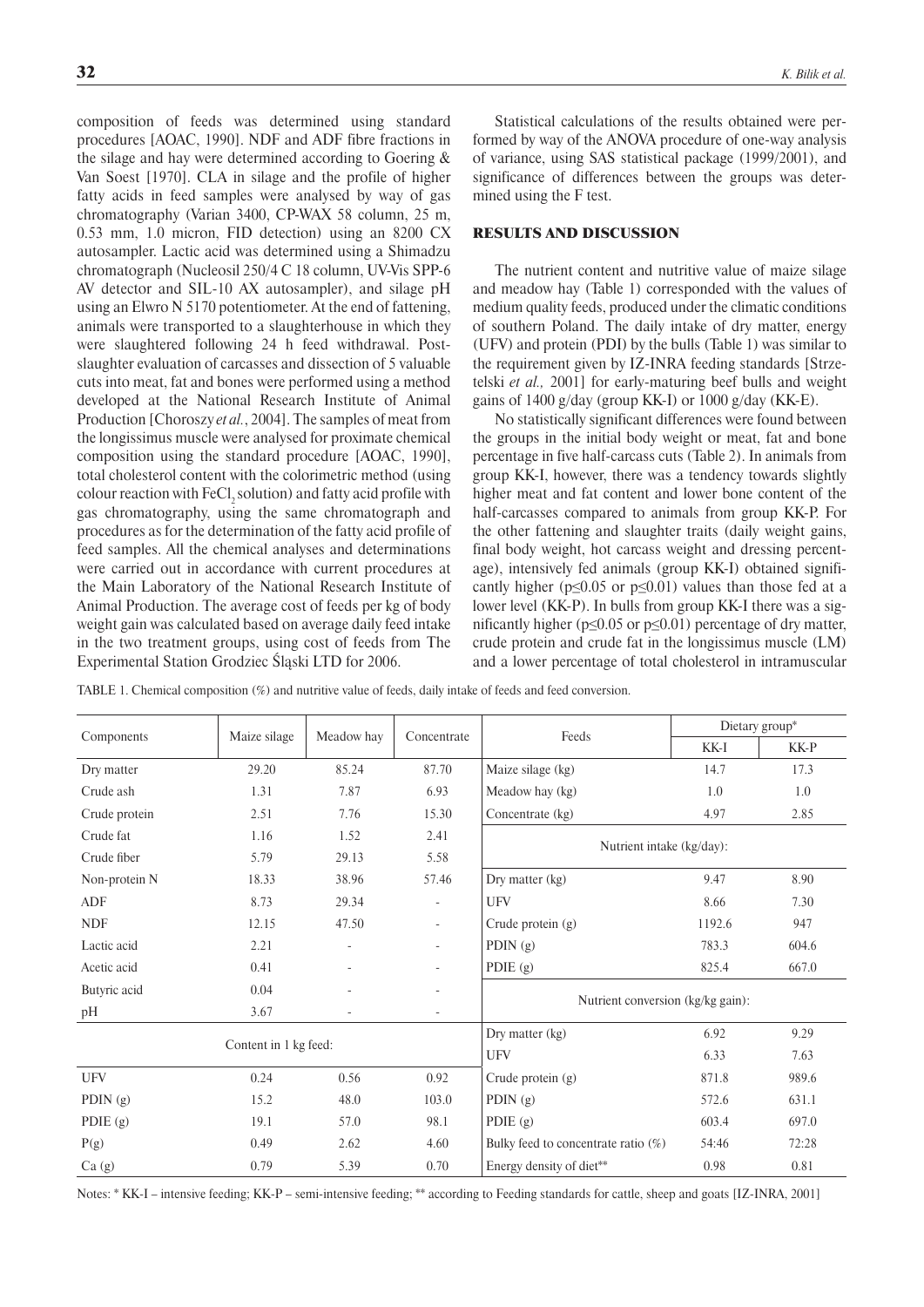TABLE 2. Body weight and daily gains, average cost of feeds per kg of body weight gain, postslaughter carcass analysis and chemical composition and total cholesterol content of the longissimus muscle (n = 6;  $\overline{x}$  ± SE).

|                                                                 | Groups              |       |                    |                          |                          |  |  |  |
|-----------------------------------------------------------------|---------------------|-------|--------------------|--------------------------|--------------------------|--|--|--|
| Slaughter and fattening traits and chemical composition of meat | KK-I                |       | KK-P               |                          | <b>SEM</b>               |  |  |  |
| Initial body weight (kg)                                        | 440.5               | 3.31  | 440.2              | 2.46                     | 9.88                     |  |  |  |
| Final body weight (kg)                                          | 536.3ª              | 5.29  | 507.2 <sup>b</sup> | 2.83                     | 18.71                    |  |  |  |
| Days of feeding                                                 | 70                  |       | 70                 | $\overline{\phantom{a}}$ | $\overline{\phantom{a}}$ |  |  |  |
| Daily weight gain (g)                                           | 1368.7 <sup>A</sup> | 83.19 | 956.5 <sup>B</sup> | 25.82                    | 154.21                   |  |  |  |
| Carcass weight (kg)                                             | 341.50 <sup>A</sup> | 7.82  | 315.9 <sup>B</sup> | 1.91                     | 12.35                    |  |  |  |
| Dressing percentage                                             | 63.67 <sup>a</sup>  | 0.53  | 62.30 <sup>b</sup> | 0.27                     | 1.25                     |  |  |  |
| Content of 5 half-carcass cuts $(\%)$ :                         |                     |       |                    |                          |                          |  |  |  |
| Meat                                                            | 78.38               | 0.62  | 76.90              | 0.76                     | 2.25                     |  |  |  |
| Fat                                                             | 7.15                | 0.63  | 6.26               | 0.71                     | 0.95                     |  |  |  |
| Bone                                                            | 14.45               | 2.11  | 16.84              | 2.87                     | 3.98                     |  |  |  |
| Chemical composition of meat $(\%)$ :                           |                     |       |                    |                          |                          |  |  |  |
| Dry matter                                                      | 24.27 <sup>a</sup>  | 0.21  | 23.68 <sup>b</sup> | 0.12                     | 0.42                     |  |  |  |
| Crude ash                                                       | 1.12 <sup>a</sup>   | 0.008 | 1.09 <sup>b</sup>  | 0.004                    | 0.02                     |  |  |  |
| Crude protein                                                   | 22.48 <sup>A</sup>  | 0.16  | 21.71 <sup>B</sup> | 0.09                     | 0.31                     |  |  |  |
| Crude fat                                                       | 1.73 <sup>a</sup>   | 0.13  | 1.24 <sup>b</sup>  | 0.12                     | 0.31                     |  |  |  |
| Total cholesterol $(mg/100 g)$                                  | $44.34^{A}$         | 0.91  | 49.28 <sup>B</sup> | 0.41                     | 1.73                     |  |  |  |
| Cost of feeds per kg of body weight gain (PLN)*                 | 3.99                | ۰     | 4.31               | $\overline{\phantom{a}}$ | $\overline{\phantom{a}}$ |  |  |  |

Notes: a,  $b \le 0.05$ ; A,  $B \le 0.01$ ; \*cost of feeds from The Experimental Station Grodziec Śląski LTD for 2006

fat compared to animals from group KK-P (Table 2). Furthermore, in animals fed with a higher level of concentrate (group KK-I) the cost of feeds per kg of weight gain was lower compared to animals from group KK-P.

Fattening value, post-slaughter carcass traits and dressing percentage in intensively fattened bulls (group KK-I) attained similar values, and in bulls from group KK-P lower values than those found for bulls of different meat breeds fed intensively with complete TMR diets [Oprządek *et al.*, 2002] or for Simmental bulls fed intensively with maize silage and concentrate [Sami *et al.*, 2004]. Studies by Dannenberger *et al.* [2006] with German Simmental bulls showed higher values for fattening and slaughter traits and intramuscular fat content of the longissimus muscle in animals fed intensively with maize silage and concentrate, compared to animals fed pasture forage in the initial fattening period, followed by haylage and concentrate supplemented with linseed. The values of fattening and slaughter traits and fat and crude protein content of the longissimus muscle as well as the cost of feeds per kg of body weight gain are also confirmed by the data of Berthiaume *et al.* [2006] and Juniper *et al.* [2005] that the excessive reduction of energy and protein concentration in the finishing diet may negatively affect carcass and beef quality traits and reduce fattening efficiency.

Comparison of the fatty acid profile of the feed samples (Table 3) showed that maize silage and concentrate, which had similar values to meadow hay for total unsaturated fatty acids (UFA) and polyunsaturated fatty acids (PUFA), were characterised by considerably higher levels of monounsaturated fatty acids (MUFA) and n-6 PUFA compared to hay. Meanwhile, meadow hay contained many times more n-3

PUFA than maize silage and concentrate, had a much lower n-6/n-3 PUFA ratio, and a higher concentration of saturated fatty acids (SFA). Compared to silage and meadow hay, the concentrate was characterised by a considerably higher sum of CLA isomers and, compared to maize silage, by a higher concentration of polyunsaturated n-3 fatty acids (n-3 PUFA).

The concentration of fatty acids in the intramuscular fat of the longissimus muscle is given in Table 3. The data show that compared to the medium intensity of feeding (group KK-P), the high intensity of feeding Limousin bulls in the finishing period did not result in significant differences in the sum of fatty acids UFA, PUFA, SFA, MUFA and CLA isomers in the intramuscular fat of the longissimus muscle. Compared to animals from group KK-P, the intramuscular fat of bulls from group KK-I had a significantly higher ( $p \le 0.05$ ) concentration of DHA (C22:6 n-3) and higher (but not significantly) concentration of EPA (C20:5 n-3), which shows particular benefits for human health. The longissimus muscle of animals from group KK-I had more beneficial, lower (p≤0.01) n-6/n-3 PUFA ratio and a tendency towards higher concentrations of C 18:3 n-3 and total n-3 PUFA compared to bulls from group KK-P. At the same time, animals from group KK-I compared to animals from group KK-P had a significantly lower ( $p \le 0.01$  or  $p \le 0.05$ ) concentration of SFA (C 12:0, C 14:0 and C 16:0).

Based on the present study, it is not clear whether the reduced intensity of feeding Limousin bulls with maize silage, hay and concentrate in the finishing period improves concentration of desirable fatty acids in the intramuscular fat of the longissimus muscle of beef. Because when the feeding level was lower, the level of undesirable SFA that increase the risk of cardiovascular diseases (C 12:0, C 14:0 and C 16:0) increased,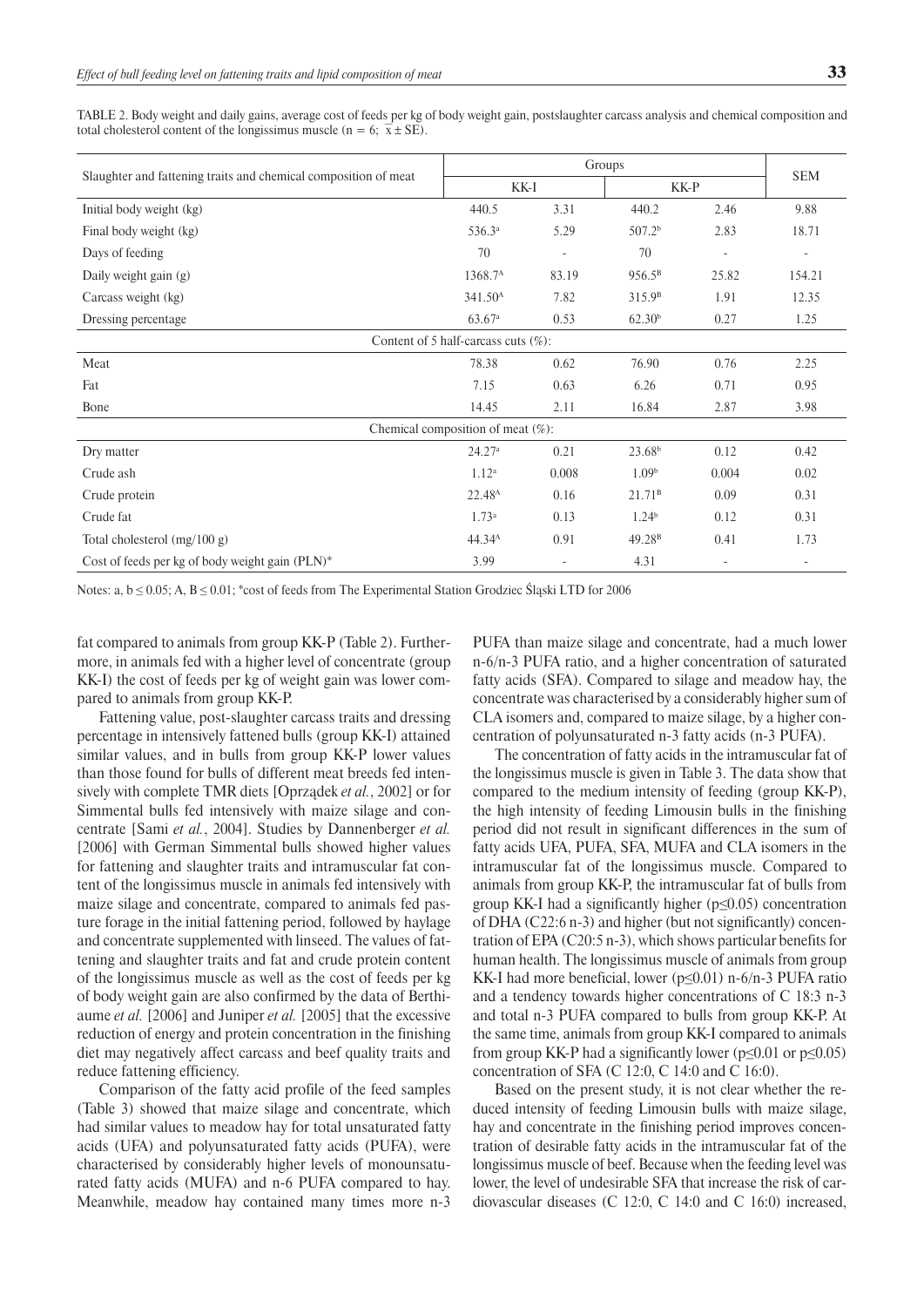|                     | Feeds        |            |             | Meat (LM)                 |          |                           |          |            |
|---------------------|--------------|------------|-------------|---------------------------|----------|---------------------------|----------|------------|
| Fatty acids         |              | Meadow hay | Concentrate | Groups                    |          |                           |          |            |
|                     | Maize silage |            |             | KK-I<br>$(n=6)$           |          | KK-P<br>$(n=6)$           |          | <b>SEM</b> |
|                     |              |            |             | $\overline{\overline{x}}$ | $\pm$ SE | $\overline{\overline{x}}$ | $\pm$ SE |            |
| SFA (total)         | 12.46        | 27.70      | 11.39       | 40.50                     | 1.15     | 44.11                     | 1.28     | 2.98       |
| $C$ 12:0            | 0.138        | 0.278      | 0.000       | 0.025 <sup>A</sup>        | 0.09     | 0.079B                    | 0.014    | 0.02       |
| C14:0               | 0.17         | 0.69       | 0.21        | 1.06 <sup>A</sup>         | 0.10     | 1.92 <sup>B</sup>         | 0.16     | 0.33       |
| C16:0               | 8.38         | 19.87      | 9.89        | 20.01 <sup>a</sup>        | 0.90     | 23.31 <sup>b</sup>        | 0.59     | 1.87       |
| $C$ 18:0            | 1.56         | 2.68       | 1.12        | 19.05                     | 0.68     | 18.76                     | 0.80     | 1.82       |
| UFA (total)         | 87.54        | 72.29      | 88.61       | 58.41                     | 1.24     | 54.87                     | 1.48     | 3.34       |
| $C$ 18:2 n-6        | 66.83        | 31.49      | 65.44       | 17.41                     | 2.24     | 18.48                     | 1.72     | 4.90       |
| $C$ 18: 3 n-6       | 0.035        | 0.121      | 0.014       | 0.155                     | 0.011    | 0.143                     | 0.003    | 0.02       |
| $C$ 18: 3 n-3       | 3.89         | 34.68      | 4.68        | 1.24                      | 0.118    | 1.19                      | 0.111    | 0.25       |
| MUFA (total)        | 16.41        | 5.80       | 17.60       | 35.09                     | 1.81     | 31.01                     | 1.74     | 4.35       |
| PUFA (total)        | 71.14        | 66.49      | 71.00       | 23.32                     | 2.34     | 24.37                     | 2.34     | 5.73       |
| <b>EPA</b>          | 0.000        | 0.000      | 0.000       | 0.393                     | 0.037    | 0.373                     | 0.074    | 0.14       |
| <b>DHA</b>          | 0.000        | 0.000      | 0.000       | $0.130$ <sup>a</sup>      | 0.015    | 0.070 <sup>b</sup>        | 0.012    | 0.03       |
| PUFA <sub>n-6</sub> | 66.86        | 31.61      | 75.46       | 20.22                     | 1.95     | 21.55                     | 2.17     | 5.06       |
| PUFA <sub>n-3</sub> | 3.89         | 34.68      | 4.68        | 3.097                     | 0.41     | 2.380                     | 0.23     | 0.81       |
| PUFA $n-6/n-3$      | 17.21        | 0.91       | 13.99       | 6.68 <sup>A</sup>         | 0.385    | 9.06 <sup>B</sup>         | 0.39     | 0.95       |
| $CLA*$              | 0.388        | 0.208      | 0.870       | 0.598                     | 0.048    | 0.562                     | 0.032    | 0.099      |

TABLE 3. Fatty acid profile in feed samples and intramuscular fat of the longissimus muscle of the fattened bulls (% of total acids).

For notes, see Table 2; \* Sum of CLA isomers: cis 9-trans 11, trans 10 – cis 12, cis 9- cis 11, trans 9- trans 11

and also unfavourably for health the n-6/n-3 PUFA ratio and the level of total cholesterol increased in intramuscular fat, while the level of n-3 PUFA (including C 18:3 n-3, EPA and DHA), which are desirable for human health as they regulate the cardiovascular system, decreased [Psota *et al.,* 2006]. These fatty acids inhibit the apoptosis of blood epithelial cells and reduce the risk of arteriosclerosis [Mozaffarian & Rimm, 2006]. This could result from the higher intake of concentrates (characterised by a higher level of n-3 PUFA and CLA and a lower n-6/n-3 PUFA ratio compared to maize silage) by intensively fed animals (group KK-I) than by animals fed less intensively (group KK-P), Studies by Lee *et al.* [2006] showed that the rumen environment of beef cattle is well adjusted to buffering large amounts of concentrates. The present results concerning the profile of UFA and SFA in the muscle tissue of fattened bulls did not confirm the results of other studies [Marino *et al.*, 2006], which showed that a higher rather than a lower ratio of bulky feds to concentrates in the finishing diet increases the UFA/SFA ratio. It must be stressed, however, that the above authors used other types of bulky feeds, including forages or silages from the same plants and meadow hay. These feeds are characterised by more desirable fatty acid profile than maize silage or concentrate [Bilik *et al.*, 2006; O'Sullivan *et al.,* 2002], resulting in beneficial differences in the composition of fatty acids in the muscle tissues of fattened animals [Bilik *et al.*, 2006; Scollan & Wood, 2006]. Studies by Gatellier *et al.* [2005] and Sami *et al.* [2006] also show that animals receiving pasture forage or bulky feed and concentrate diets containing linseed, are characterized by a greater concentration of desirable n-3 PUFA in muscle tissues at the cost of n-6 PUFA, compared to those fed high-starch diets based on maize silage and concentrate.

## **SUMMARY**

It is concluded that, compared to semi-intensive feeding, the intensive feeding of finishing Limousin bulls with diets containing maize silage, hay and concentrate has a more beneficial effect on fattening and slaughter traits, economic efficiency of feeding and on the profile of fatty acids with health-promoting properties to humans, the n-6/n-3 PUFA ratio and the total cholesterol concentration of the longissimus muscle.

### **REFERENCES**

- 1. AOAC, Association of Official Analytical Chemists. Official Methods of Analysis. Food Composition, Additives, Natural Contaminants. Arlington VA., 1990, 1, 684.
- 2. Berthiaume R., Mandell J., Faucitano L., Lafreniere C. Comparison of alternative beef production systems based on forage finishing or grain-forage diets with or without growth promotants: 1. Feedlot performance, carcass quality, and production costs. J. Anim. Sci., 2006, 84, 2168-2177.
- 3. Bilik K., Choroszy Z., Łopuszańska-Rusek M., Effect of silage type on the composition and health properties of beef. Anim. Sci., 2006, Suppl. 1, 72-73.
- 4. Choroszy B., Choroszy Z., Trela J., Methodology of breeding value evaluation in extent meat traits of bulls. 2004, IZ, Kraków, pp. 1-12 (Poland).